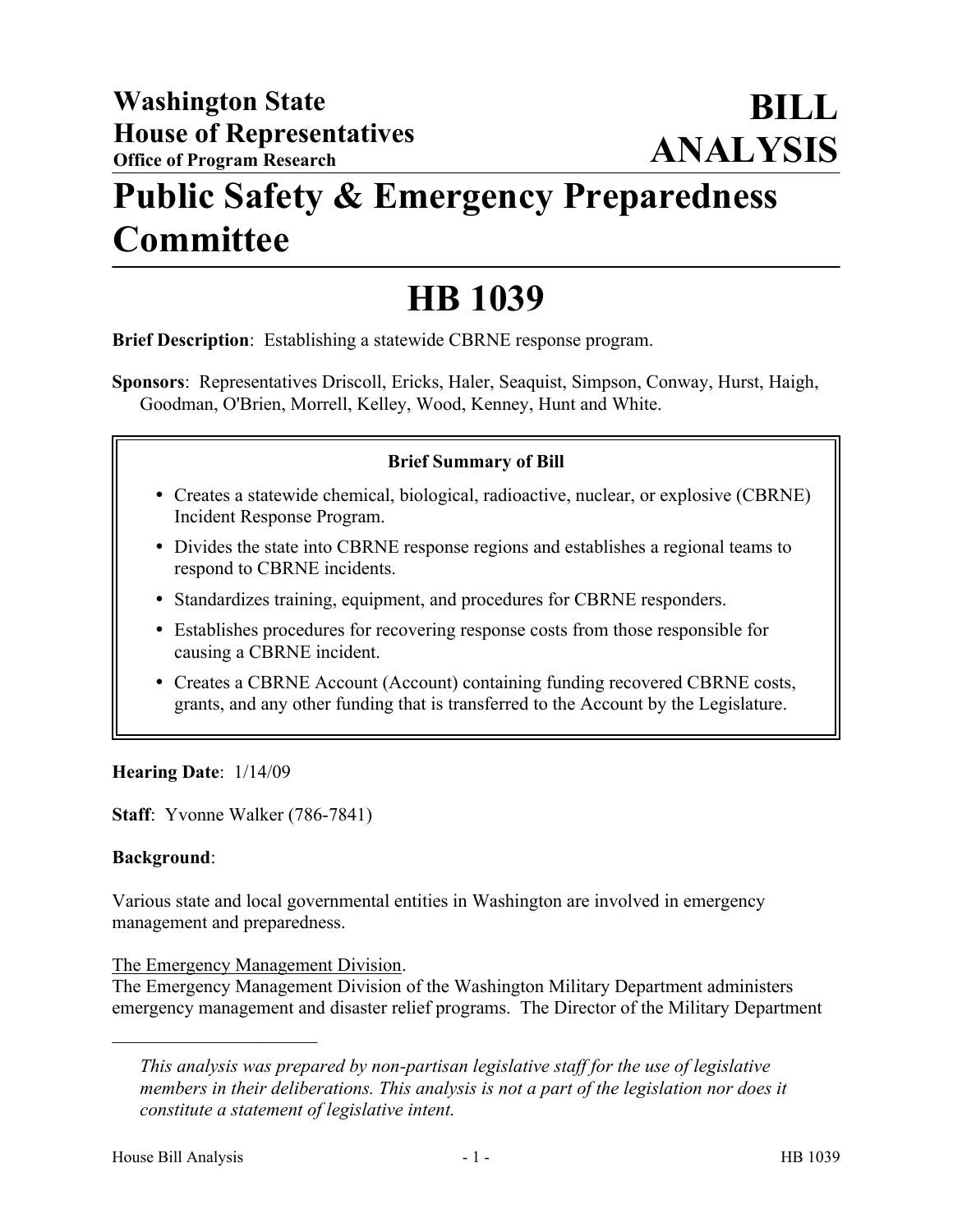(Director) is appointed by the Governor and is required to develop a comprehensive emergency management plan including an analysis of the natural, technological, or human-caused hazards that could affect the state. Local jurisdictions are directed to establish comprehensive local emergency management plans, and submit their plans to the Director for recommendations. Local jurisdictions may also establish and operate joint local emergency management organizations.

## The Emergency Management Council.

The Emergency Management Council (Council) is a 17-member Council appointed by the Governor to advise the Governor and the Director on state and local emergency management matters. The Council includes representatives from various state and local agencies as well as emergency medical personnel and private industry. Among other duties, the Council must ensure the Governor receives an annual assessment of statewide emergency preparedness.

In the event of a disaster beyond local control, the Governor, through the Director, may assume operational control over all or any part of emergency management functions in the state. In addition to using state and local agencies and employees for emergency response, the Governor and the chief executives or emergency management directors of counties, cities, and towns have authority to press citizens into emergency management service if the Governor proclaims a disaster.

## The Washington State Emergency Response Commission.

The Washington State Emergency Response Commission (SERC) was created in accordance with a federal law that establishes requirements for federal, state and local governments, and private industry regarding emergency response planning. The membership of the SERC includes representatives from private industry, state and local agencies. Among other purposes, the SERC designates and oversees local emergency planning districts or committees and facilitates preparation and implementation of emergency planning and preparedness.

## The Washington State Patrol Fire Protection Bureau.

The Washington State Patrol Fire Protection Bureau provides training to first responders on hazardous material incidents and is the Incident Command Agency if an incident occurs along any state route or interstate freeway. The Terrorism Unit offers training and information regarding terrorism response and extremist groups. The training is meant for all first responders, but the Terrorism Unit also provides information to agencies and people on these topics.

Funding. In 1988 the citizens of Washington created by initiative the Model Toxics Control Act (MTCA). The primary purpose of the MTCA is to raise sufficient funds to clean up all hazardous waste sites and to prevent the creation of future hazards due to improper disposal of toxic wastes into the state's land and waters.

The MTCA includes a tax on the wholesale value of hazardous substances. There are over 8,000 different substances, including petroleum products, pesticides and certain chemicals. Of the total tax receipts, 47.1 percent is allocated to the State Toxics Control Account (STCA) for cleanup of hazardous waste sites and related planning and regulation activities. The remaining 52.9 percent of the revenues go to the Local Toxics Control Account (LTCA) for use as grants or loans to local governments for hazardous and solid waste programs and for cleanup of hazardous waste sites.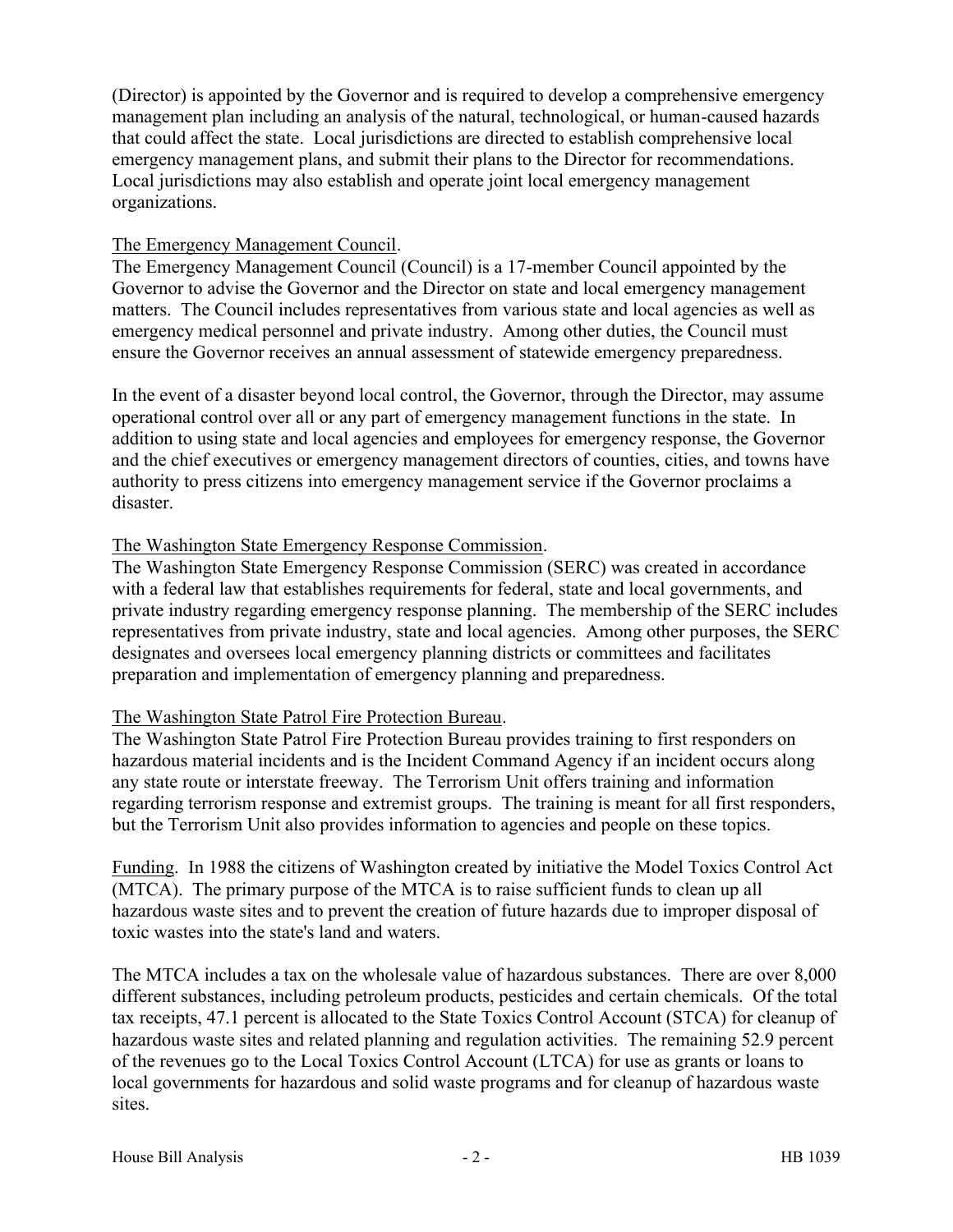## **Summary of Bill**:

The Director of Fire Protection (DFP) in the Washington State Patrol must establish and maintain a statewide chemical, biological, radioactive, nuclear, or explosive (CBRNE) incident response program.

## CBRNE Program.

A CBRNE agent is a chemical, biological, radioactive, nuclear, or explosive agent. A CBRNE incident is an incident creating a danger to persons, property, or the environment as a result of spillage, seepage, fire, explosion, or release of a CBRNE agent.

The DFP must establish a CBRNE program that:

- � divides the State of Washington into five CBRNE response regions;
- � establishes one regional hazmat team and one regional bomb team within each response region to respond to CBRNE incidents within their regions and outside their regions when necessary;
- � standardizes training, equipment, and procedures for regional teams and others;
- � establishes procedures for reimbursing regional teams for costs incurred in approved responses; and
- � establishes procedures for recovering response costs from parties responsible for causing a CBRNE incident.

When dividing the state into CBRNE response regions, the DFP should consider:

- the history of any CBRNE or hazardous materials incident locations throughout the state;
- � the current geographical distribution of CBRNE or hazardous materials responders; and
- any existing regional divisions in the state.

The primary duty of a regional response team is to stabilize a CBRNE incident. The response teams' duties do not require providing perimeter security or, except as may be incidentally necessary, transporting, storing, disposing, or cleaning up CBRNE agents.

#### Two Advisory Groups.

A policy advisory group and an operations advisory group are created to assist the DFP in implementing and managing the CBRNE program. The policy advisory group advises the DFP on the budget, staffing, policy and other management-related issues of the CBRNE program. This group consists of the following six members appointed by the DFP:

- � two members nominated by and representing the Washington Association of Sheriffs and Police Chiefs;
- � two members nominated by and representing the Washington State Fire Chiefs Association;
- one member nominated by and representing the Washington State Emergency management Council; and
- one member representing the DFP's office.

The operations advisory group advises the DFP on the technical and operational issues, including the training, equipment, response, and performance standards needed for the CBRNE program.